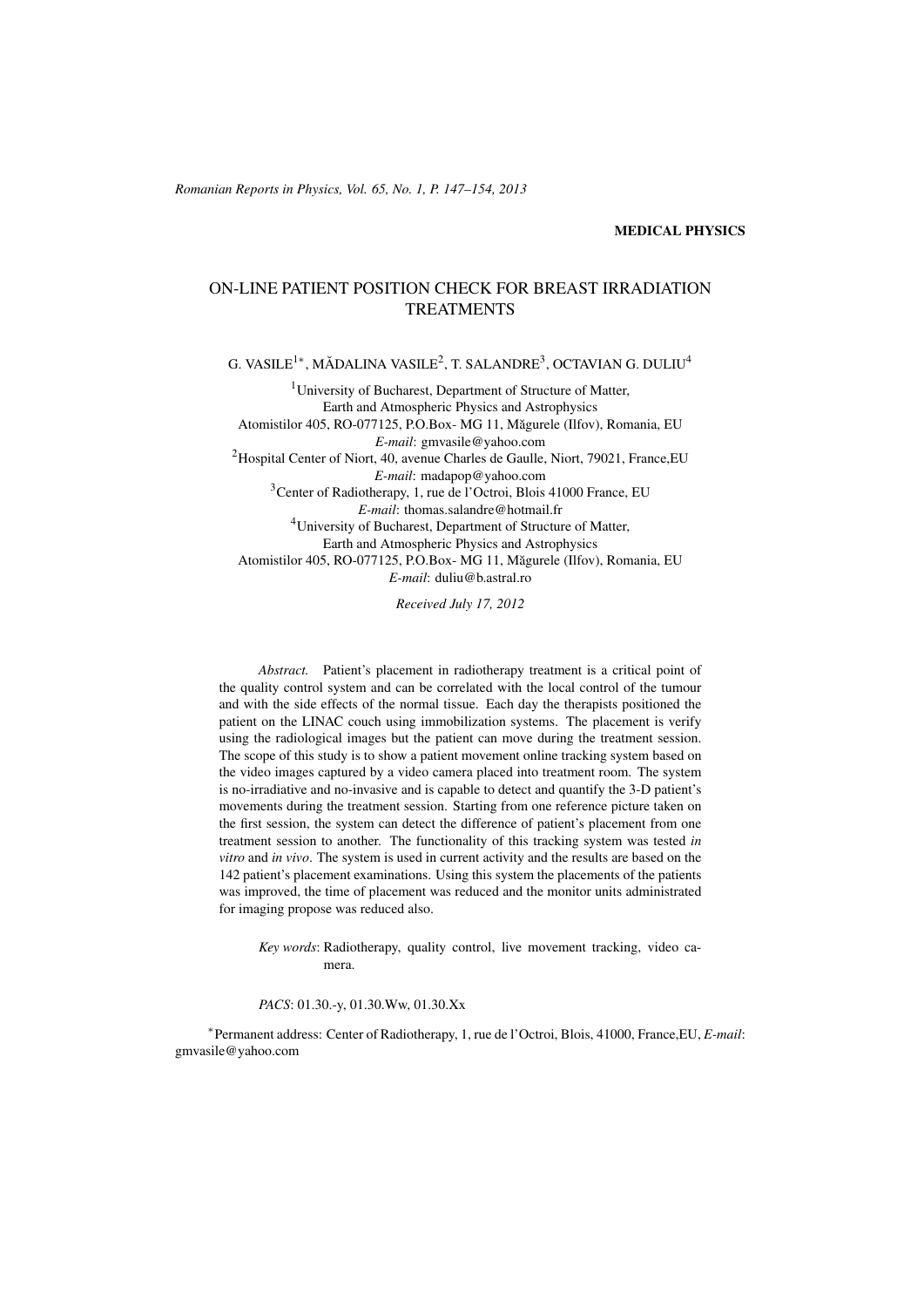## 1. INTRODUCTION

In the radiotherapy treatment the objective is to deliver the optimal dose at the target volume and at the same time to protect the normal tissue surrounding. This can be achieved using a very good delimitation of target volume and a reproducible set up of patient during the radiation sessions. The fastest technical evolution of the medical equipments used in radiotherapy improves the control of the radiation beam, although the patient's placement continues to be a phase assigned to the radiologists and at the same time exposed to human error.

The external radiation treatment of breast cancer means daily irradiation for a period of between 25 and 33 days. The patient set up on the LINAC couch is made in the manner so that the arms are out of the radiation field. The patient is placed on the breastboard in decubitus dorsal position with the upper and lower arms placed in abduction on the special supports. The upper arm is curved at  $180^{\circ}$  and the lower part at  $90^{\circ}$  [1, 2].

In the quality assurance program, the placement of the patients is a major point. Conventionally, the placement of the patient on the LINAC couch is based on aligning the patient with the markers tattooed on the skin to the projection of the LASER system. In most of the radiotherapy department, the placement is checked using the imagistic device attached to the LINAC: portal imaging detector and RX tube and its flat panel detector. The images acquire are compared to images planned on the treatment planning system. The set up is estimated by the positions of anatomical structures on both images. Even if the placement of the patient is well done by the radiotherapist team, the patient can move during the treatment and we have no information about that. Additional to this method, today are available some commercial devices like visioRT or ExactTrack, but the disadvantage of using these tools are the irradiation of the patient.

Stating from the necessity of optimal patient's set up on the LINAC couch without using supplementary irradiation of them, we build up a tracking system based on the video images acquisition. The system detects the patient's shift in position during the treatment session and by using a reference image is capable of calculating the difference in position between two sessions [3–5]. Accordingly, by using this life tracking and analysis system we can define a global position's placements for breast cancer treatments, a very useful tool for any radiotherapy department [8–10].

# 2. MATERIALS AND METHODS

In order to detect the patient's movements during the treatment session and the position differences between two sessions a software is built up based on the analysis of the movie captured by the video camera installed in the treatment room. For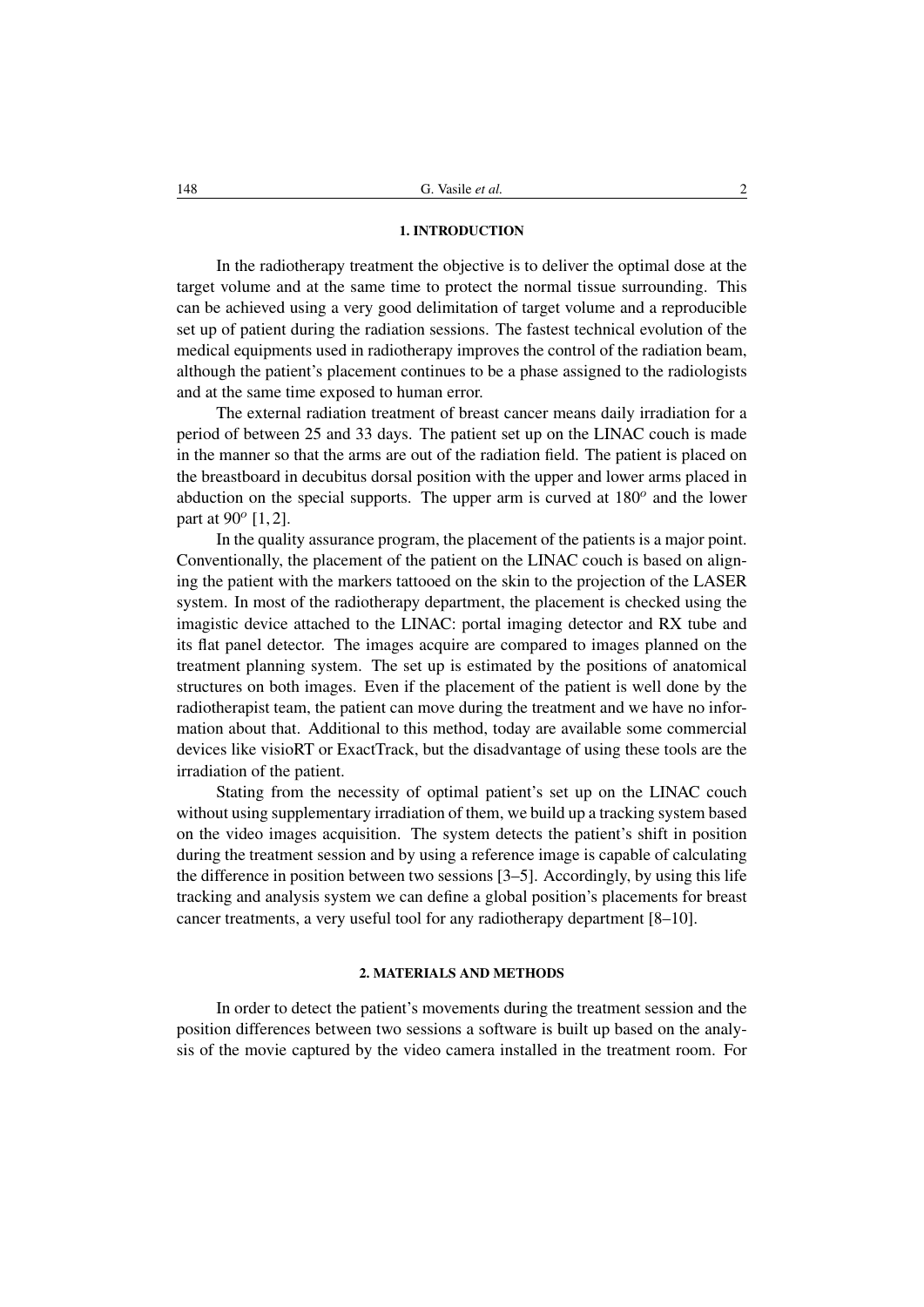that, the web camera QuickCam Pro 9000 produced by Logitech enterprise is used to capture images of interested zone. The choice of this camera was made because of its fitting with software and also for its technical performance: spatial resolution, colours renderings, spatial deformations, chromatic contrast, light adaptation of treatment room condition, zoom and resistance to radiation damages, *etc.* To test all the video characteristic of the camera we use a video pattern composed by 16 grey, red, green and blue (RGV) lines levels, 20 vertical, horizontal and circular spatial resolution and deformation lines and 20 different characters text lines. The placement of the video camera in the treatment room is done so that it can be used for all treatment localization no matter what position the gantry is in and also to compensate for zoom deficiency.

The move captured by the camera is transferred to an ordinary computer *via* the USB cable connection. Because the length between the camera and computer is long, the signal attenuation is compensated by a voltage amplifier .

Accordingly, a proprietary software was built by using Visual Studio 2008 software with command line written in C programming language. The software capture the movie generated by the video camera using the graphical card of the computer and split them in to many frames. The camera collects 30 images for each second. Each image is analysed by the software using the graphical algorithm Open CV v.2.0. Finally the movie is recomposed and is displayed on the computer screen. A test is performed in order to determine accurately the time difference between the primary and the recomposed movie.

The spatial tracking system was tested *in vitro* and its entire components were reviewed and match. Using a CIRS breast phantom we placed between the breasts a marker with the same size, shape and colour as ordinary tattoo points. Using the continuous adaptive mean shift function, the system was tested to perform life spatial tracking of the point of interest. To simulate a real treatment, the voluntary movements were applied to the phantom. The system sensibility was tested by using different masks with various shapes, sizes and colours [6, 7].

A group of 12 breast cancer patients were investigated *in vivo* with this detection system. At the same time several objective tests were performed. The first objective was to check the software functionality to create patient's folders and to record the results in the correct place. The second purpose was to inspect the evolution of the spatial tracking function in time. The third objective was to analyze the spatial movements during the same treatment session of the point placed on the patient skin. Fourthly, because the radiotherapy treatment of cancer means irradiation over several sessions, the goal was to study the position placement from one treatment's session to another. By using the images from the first treatment session as a reference, the system can calculate the difference between this one and the actual position. In this way it was possible to indicate radiologist team the optimum patient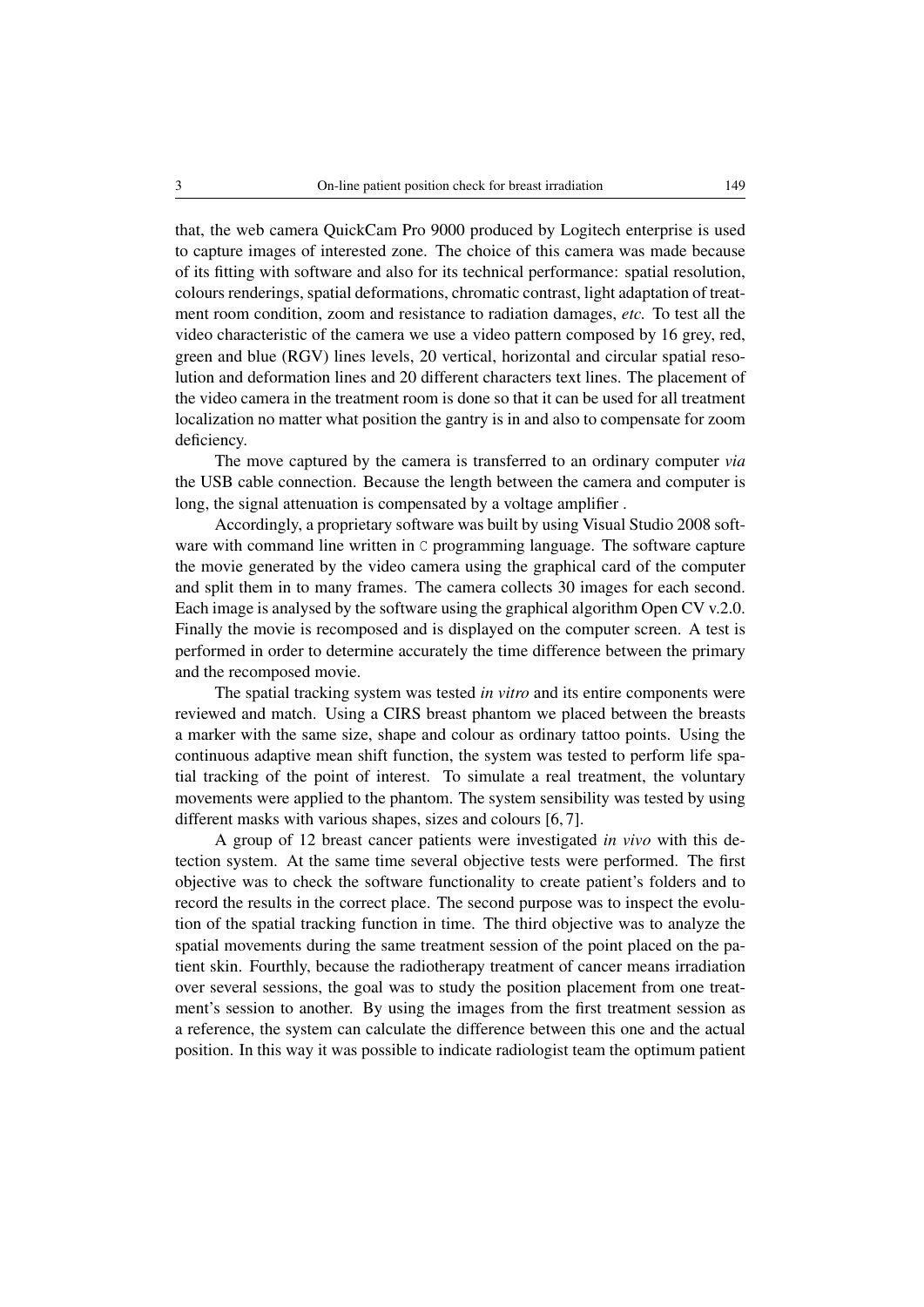placement.

Until now, 142 patients with breast cancer have benefited from the support provided by this system. Generally, the patient placement on the LINAC couch is performed by aligning the patient with the markers tattoo on the skin to the projection of the LASER system. Later small set up correction can be done after the acquisition of the anterior-posterior image using megavoltage beam radiation and lateral-lateral image using kilovoltage X-ray or megavoltage beam radiation. Even if the patient's placement is correctly carried out by radiologist, in the traditional way we have no indication if that is staying on place during the treatment. The system is used as an additional placement method to the ordinary practice, offering in real time the information about the patient's position.

#### 3. RESULTS

The use of Open CV library analysis algorithm determined us to use a Logitech Quick Cam Pro 9000 web camera by reason of its technical features and low acquisition price. A video pattern was used to verify the technical parameters of the video camera. The video camera can return accurately only 14/16 of line levels and the tonality of RGV lines is close to reality. Spatial deformation is estimated at 13/20 lines on the vertical and 14/20 lines on the horizontal lines and only 17/20 of the text's characters lines can be read. The automatic light control function, back light control function, electronic light adaptation of light environment treatment conditions were tested and the video camera shows good purpose. The biggest disappointment of this camera is the zoom function. This deficiency was minimized by the placement of the video camera, on the top of the treatment room, on 450 from the gantry axis in order to capture the investigated area for all gantry angles. The transmission between video camera and computer was compensated by using an amplifier signal in order to reduce the 1 V leakage of signal as detected for the 7 m of cable connection.

Using the real condition and different test objects with known shapes, dimension and colours determined from direct measurements that the system can track objects greater than 1 mm. To show this on the picture, the software needs to utilize 10 pixels. This area is spatially tracked on the real time movie using continuous adaptive mean shift function of Open CV algorithm.

One important point of the system is the speed of analysis. Comparing the initial movie with the recomposed one is highlighted that for 1 second of initial movie composed by 30 images, the system returns 29 images in the same time. The time difference (33 ms) between the two movies is not perceptible by human eyes and for that we can say that the software show the results in real time.

Testing of software means also checking the good working of his module: cre-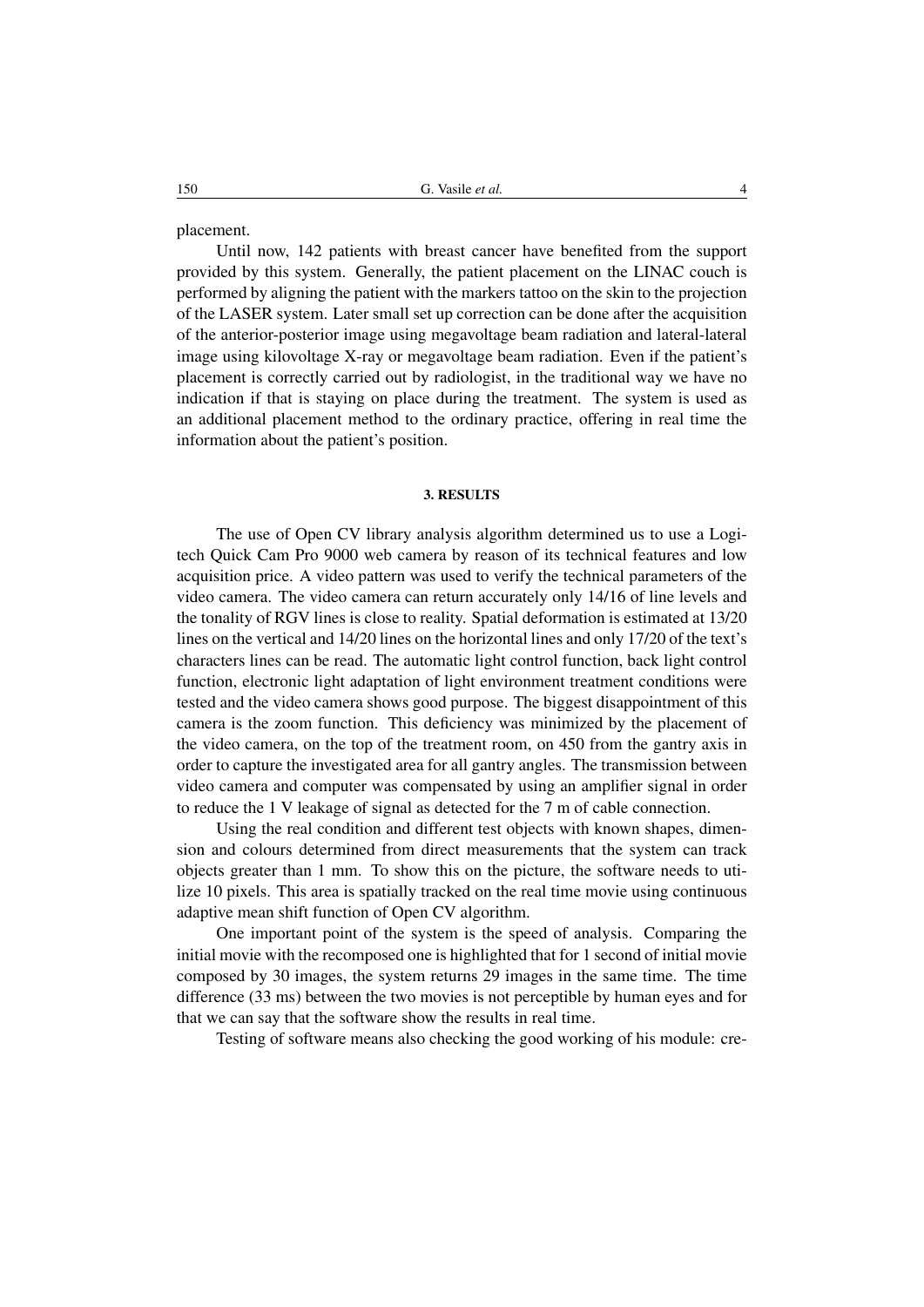

Fig. 1 – Lateral movements of phantom and patient.

ation of patient's folder, correct association of images and graphical results with patient's folder, archiving and unarchiving patient's folder from internal data base. Long time analysis for spatial tracking function was done. Reactivity of the system's small voluntary movement was also tested. *In vitro* testing consists of several tests performed on the phantom. Using the initial movie, the system shows in real time displaying the location of the interested area. Quantification of spatial movements of the area of interest is plotted on 3 graphics, on the  $X$ , Y and Z dimension. In Fig. 1 is presented the phantom movements in time. The software creates and updates automatically the graphics each second. The position of the interested point at the second 1, 2, 3, *etc.* is represented with green dots and median value during the time interval between the second 1 and 2, 2 and 3, 3 and 4, *etc.* is represented with black square. The median value was calculated on the 30 recomposed images.By using the image acquired at the first treatment session as reference, the system can analyse in 3-D the placement discrepancies from one treatment session to another, as can be seen in Fig. 2. Using this life tracking and analysis system, one can define the global position placements for breast cancer treatments in the radiotherapy department. Evaluation of this parameter in time can be used in a quality control program [8-10].

In the first phase, our system was tested *in vivo* on the 12 monitor patients with breast cancer. The system tracked and analysed the 3-D movements of the area of interest during the treatment session. In figure 1 is represented by navy diamonds patient position at one second interval while red circles were used to show the median positions between these intervals.

A statistic analyses of the vertical plane movements showed a median value of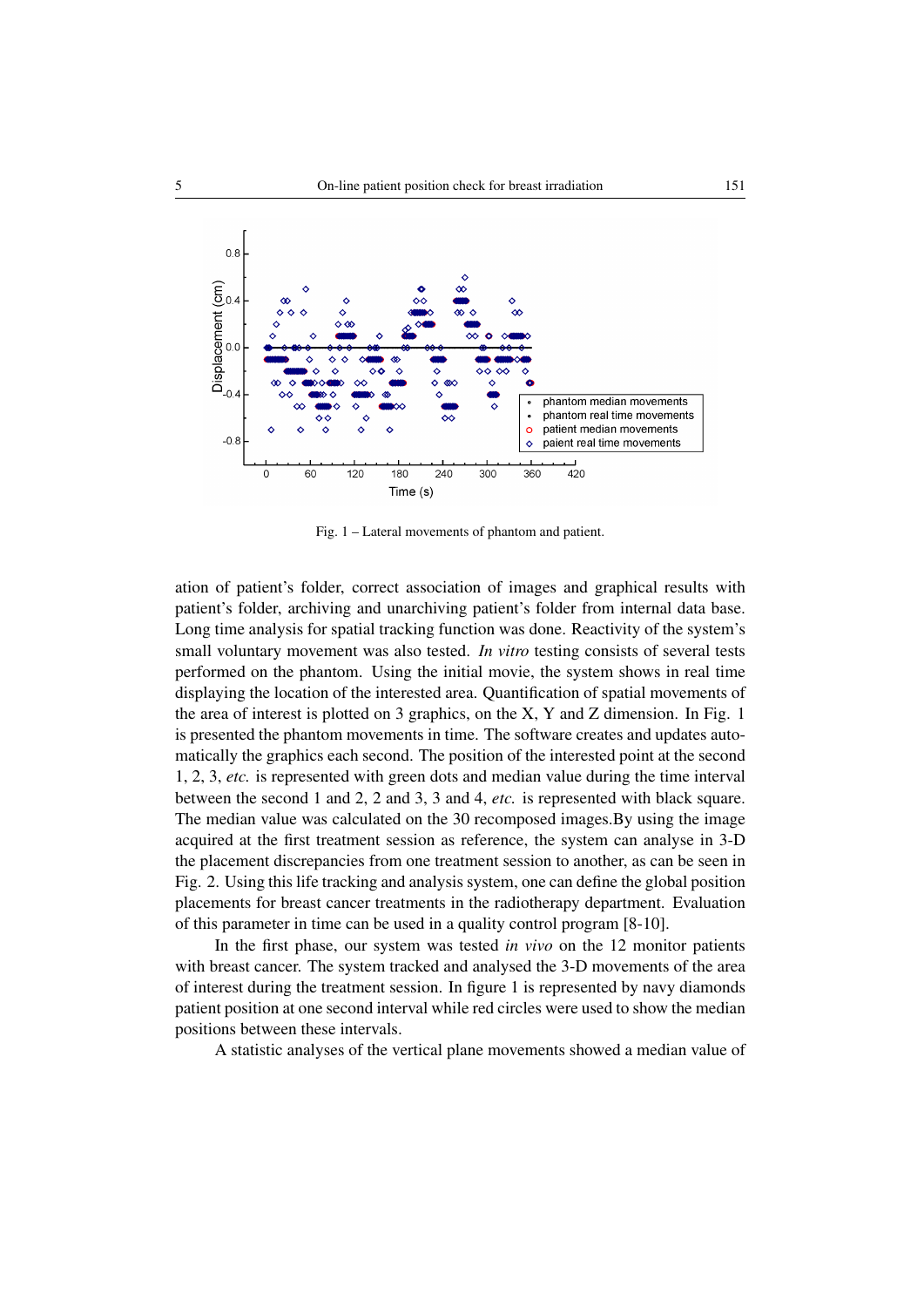

Fig. 2 – Patient movements in all planes during treatment.

 $-0.102$  cm with an average deviation of  $\pm 3.792$  from the reference position (Fig.3). A significant better accuracy we have obtained in the case lateral plane with deviation from the reference position of 0.0702 cm and an average deviation of  $\pm$  0.987 cm while in the case of longitudinal planes the reference position was of 0.013 cm an average deviation of  $\pm$  0.099 cm.

After the all testing phases were successfully passed we have use the support provided by this tracking and analysis system additionally to our current methods LASER and MV/RX positions control, so that, we have used this new system on the LINAC couch to place and check the position of 142 breast cancer patients. It is worth mentioning that, as the movements in the longitudinal plane as observed in the precedent phase was close to 0, we focused in this study on the vertical and lateral planes. To illustrate system performances, in Fig. 4 we have reproduced the median values of the daily placement in vertical and lateral plans.

## 4. DISCUSSION

Based on the experimental results, we can state that the detection precision of our system is better than the precision archived by the medical team, it depending only on the video camera performances and the algorithm of detection and analysis. The camera lens is one of the weakest points because it is damaged in time by the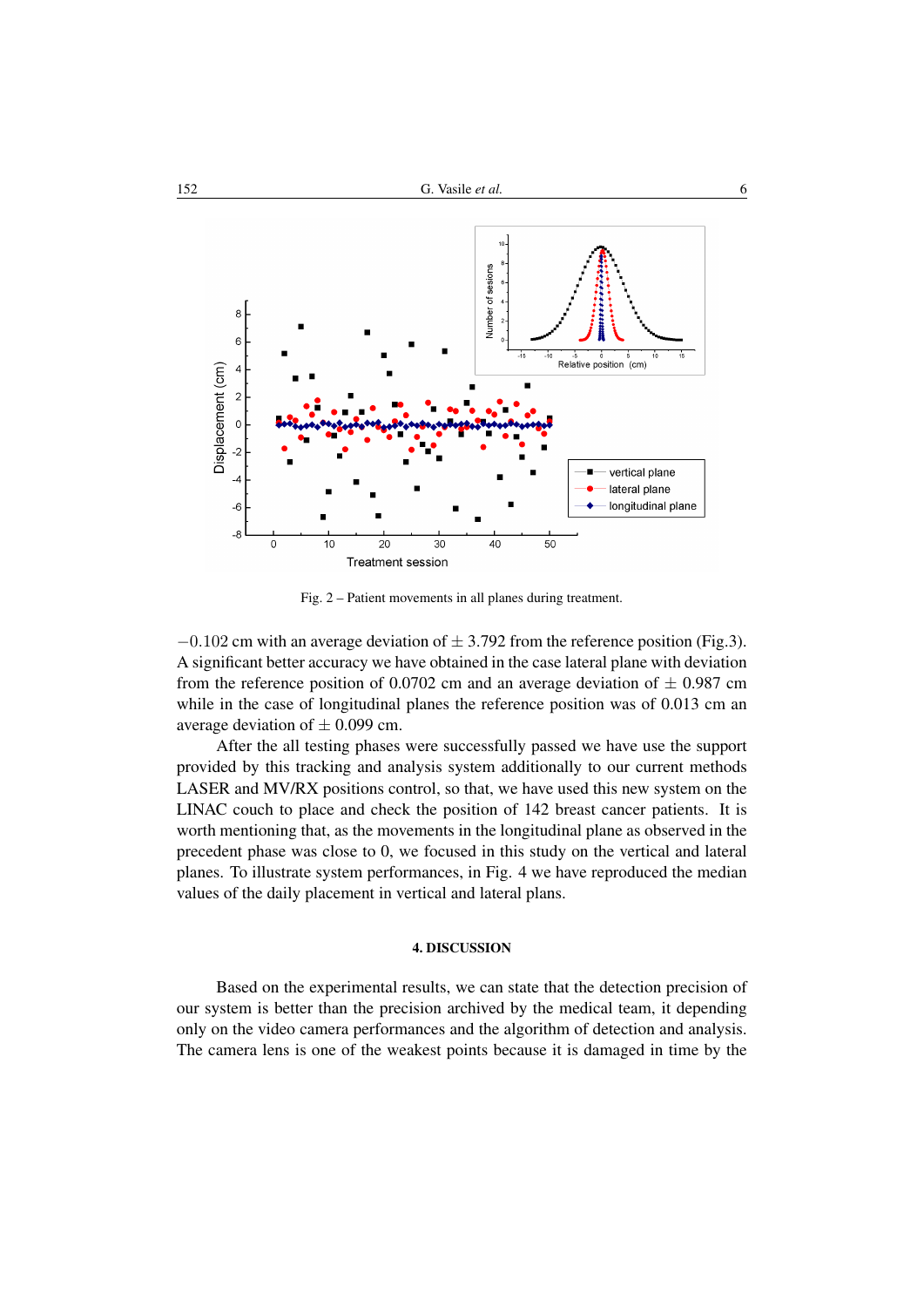secondary radiation. To avoid this, the lens should be changed periodically. Testing *in vitro* of the detection system was an opportunity to adjust the essential parameters such as placement of video camera in the LINAC treatment bunker, setting of the camera sensitivity under light environment, detection in real time and spatial following of the markers.

Using this system *in vivo* suppose to monitor the breast cancer patient's treatments. The program follows the zone of interest and makes the analysis for patient placement on the LINAC couch during the treatment session. Using the reference picture tracked during the first treatment session, the program was able to show the difference between daily session's positions and reference one. The results show the biggest amplitude of movements in the vertical plane (transversal plane of the patient), generally due to breath movements during irradiation treatment. Median value of deviation from reference position is  $-0.102$  cm  $\pm$  3.792. Negative value can be explained by the rigid manner of patient's first position placement and the relaxed manner position for the next sessions. With time the patient became familiar with immobilization plane, radiologist's manipulations, LINAC movements and background noises. The median value of movements in the lateral plane (coronal plane of patient) is 0. 0702cm  $\pm$  0.987 deviations from the reference position. This was correlated with patient position on the immobilization plane and with the breast's morphological modification during the association of radiation treatment with chemotherapy. The amplitude's movement in the longitudinal plane (sagittal plane of patient) is negligible  $-0.013cm \pm 0.099$  and was correlated with patient movement during treatment on the immobilization plane.

The solution built out by this system, for instance the real time picture with the difference between initial and actual position of patient, is used additional for general position practice. Using this tool the placement of the breast cancer patients is more precisely: 2.2 time for vertical plane  $(-0.046 \pm 3.062)$  with the system *vs.*  $-0.102$ cm  $\pm$  3.062 without system) and 1.7 time in lateral plane (0.041 cm  $\pm$  0.582 with the system *vs.*  $0.0702 \text{ cm} \pm 0.987 \text{ without system}$ . No improvement in the longitudinal plane was observed. Another advantage is that the time of the patient's placement is reduced with 1-2 min. for each patient and that has a direct consequence to the treatment of larger number of patients.

## 5. CONCLUSION

In order to administrate the exact optimal radiotherapy treatment dose it is desirable to have an exact and daily reproducible position of breast cancer patients. Using minimal materials composed by a normal computer and video camera we built a system capable of detecting and monitoring the patient's position during treatment